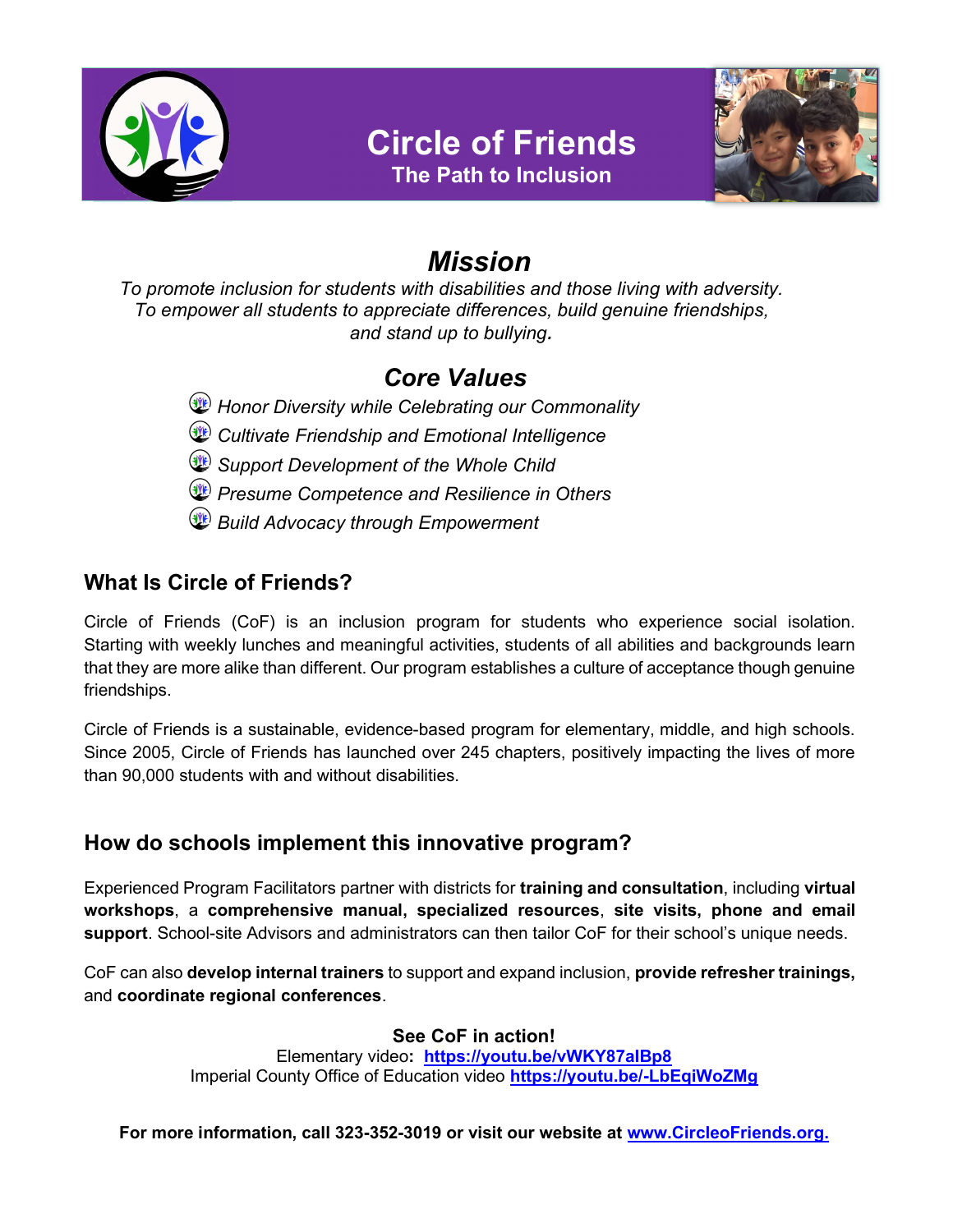

### Students have increasingly complex needs.

- 1 in 5 students in US public schools has a disability or learning difference. They spend 80% of the day in general education classrooms.<sup>1</sup>
- $\bullet$  17.4% have a diagnosed mental, behavioral, or developmental disorder.<sup>2</sup>
- Nearly half of school-age children in the US have experienced trauma, or Adverse Childhood Experiences. The most common ACEs: poverty and parent/guardian divorce or separation. By the time they start school, 21-37% of Latino and Black children have been impacted by multiple ACEs. $3$

## Educators struggle to develop positive relationships with students.

- 83% of general education teachers report that credential programs and training has not prepared them to work with students with disabilities. $4$
- 23% say their most challenging task is, "finding ways to help students who appear to be in emotional or psychological distress."<sup>5</sup>
- 78% believe that it is part of their job to help students develop social-emotional skills but don't know how or when to do this. $6$

## Children and youth are being negatively impacted.

- $\bullet$  33.1% of students reported being bullied in 2019, a 5% increase since 2016.<sup>7</sup>
- Students who experience bullying are at risk for poor school adjustment, sleep difficulties, anxiety and depression. 8
- Students with disabilities are 2-3 times more likely to be bullied and to experience seclusion and restraints.<sup>9</sup>

## Districts are losing students, teachers, and funding.

- Suspension increases the chance of dropping out from 16% to 32%.<sup>11</sup>
- Each year, 8% of US teachers leave the classroom before retirement age due to dissatisfaction with compensation, support, and classroom conditions. Teacher turnover costs school districts upwards of \$2.2 billion a year.  $12$
- When students miss school to avoid being bullied it costs districts ADA funding. California loses an estimated \$276 million annually for safety-related absences.<sup>13</sup>

## Schools need a program that:

- **Addresses the social-emotional needs and safety of each student.**
- *C* Provides strategies and support to help teachers connect with their students.
- *C* Inspires compassion and self-advocacy to create student-led change.
- **Improves student engagement, teacher morale and school climate.**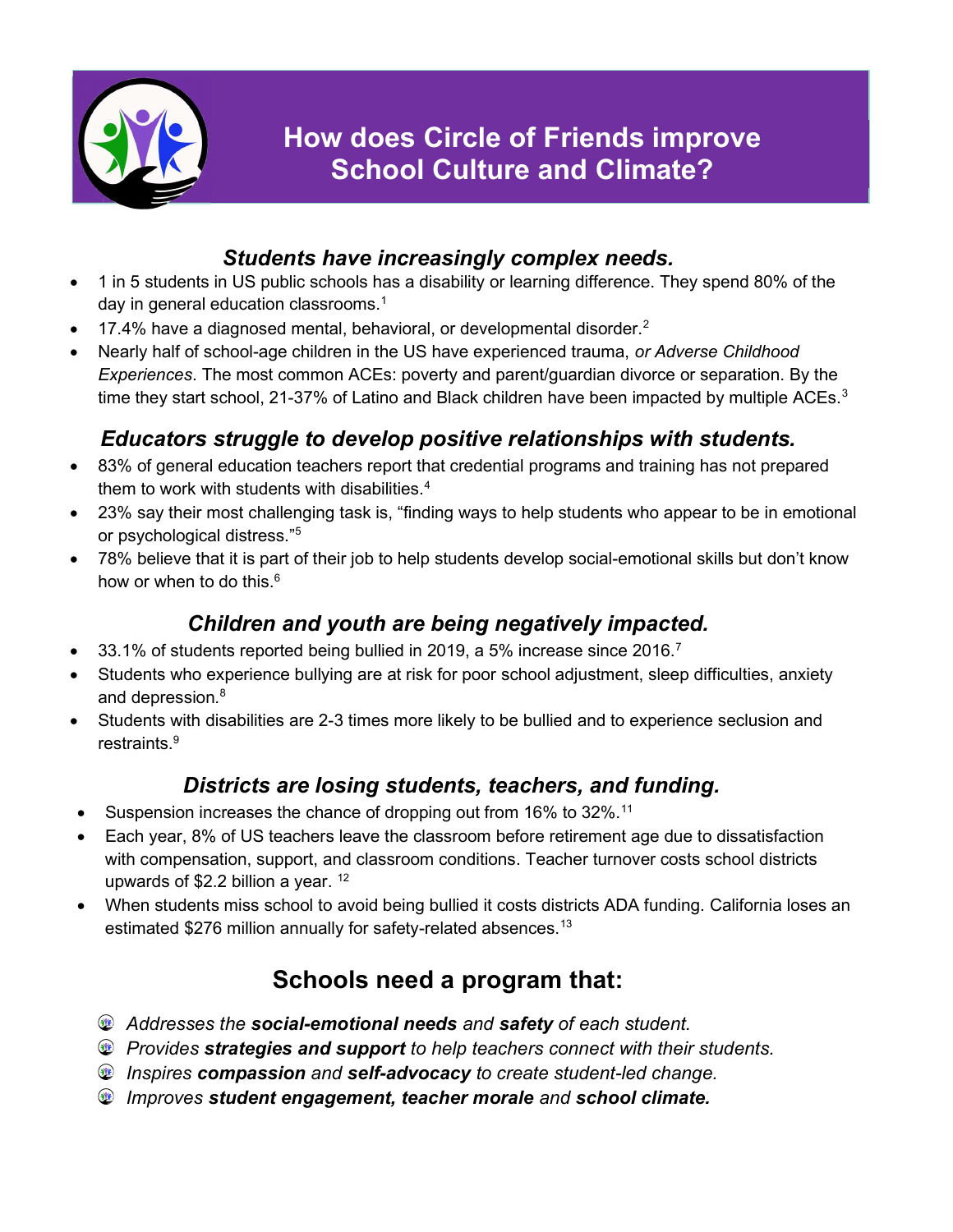

# Circle of Friends Program Components



- CoF Program Facilitator meets with administrator to assess program needs and align CoF with current initiatives.
- Teachers and administrators receive Circle of Friends orientation, and 2-3 educators at each school site are identified as CoF Advisors. Advisor Teams receive additional training to implement our School Inclusion Program on their campuses.
- Advisors select and connect peers in general education classes to students who are socially isolated because of disability or other challenges.
- Through meaningful group activities, circles of 2-3 peers learn about their new friends and identify common interests.
- Students of all abilities commit to weekly lunches for the rest of the school year and develop genuine friendships.
- **Advisors provide support as needed to the peer volunteers. These students develop 21st** Century skills like emotional intelligence, problem-solving, and teamwork.
- Monthly participation in school events models and promotes awareness and acceptance for all students.
- As CoF grows, inclusive Student Leadership Teams help Advisors plan and manage the program, including activities outside of school, presentations on ability awareness, service projects and a year-end celebration.

# Program Impact

- Educators feel more competent, develop positive relationships, and see potential in all students.
- Students who once felt invisible now look forward to school and Circle of Friends. Their social communication improves through regular practice with peers.
- **School administrators report an improvement in school culture and a reduction in bullying.**
- **Participants increase their Awareness, Acceptance, and Appreciation of differences and** become Allies and Advocates for their friends, themselves, and others.

Circle of Friends promotes an inclusive culture that welcomes and values all students.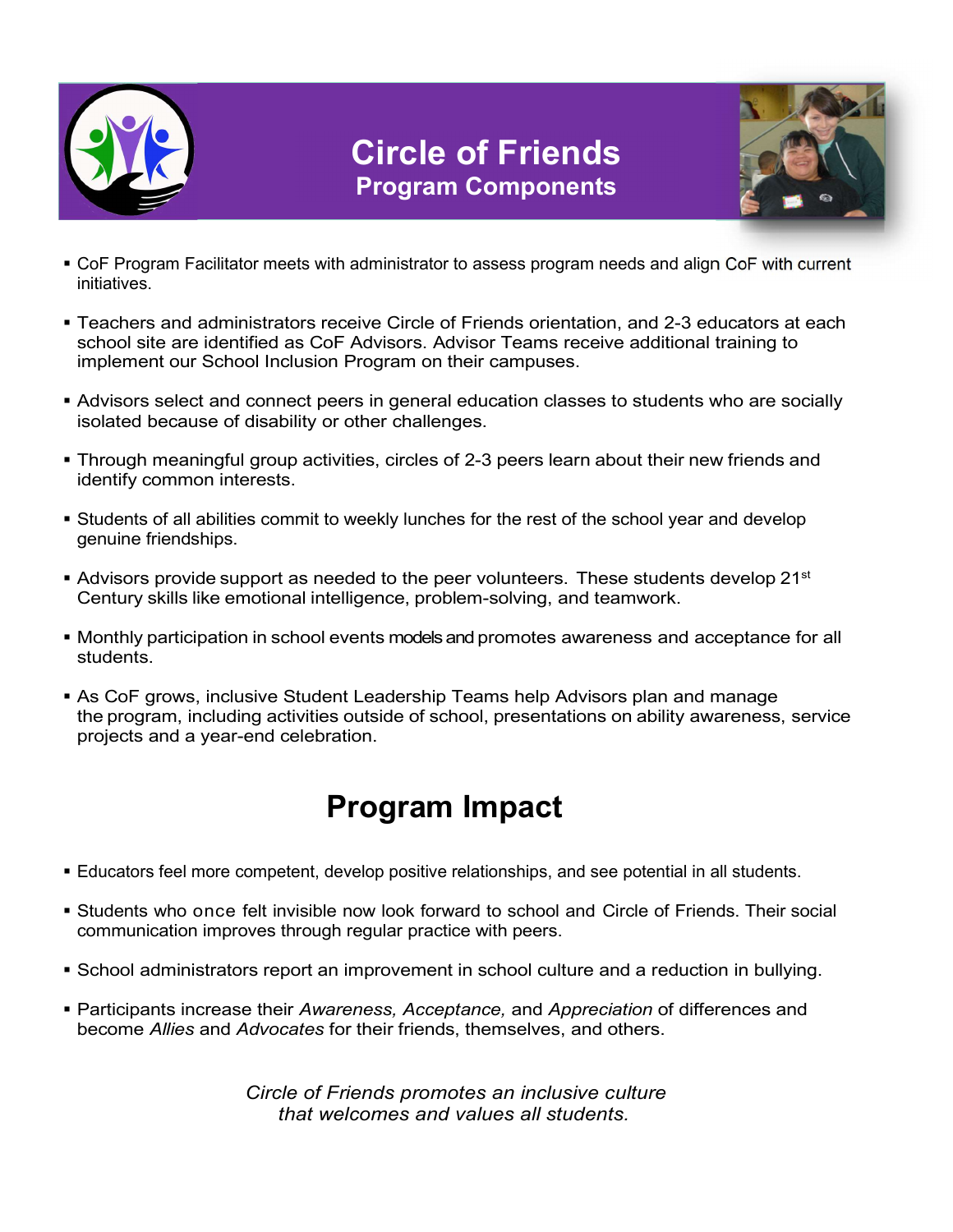



# Bullying Affects Student Learning and Well-Being

- $\circledast$  33.1% of students reported being bullied in 2019.<sup>7</sup> Students with disabilities are 2-3 times more likely to experience bullying.<sup>9</sup>
- $$57\%$  percent of bullying stops when a peer intervenes.<sup>17</sup>
- Successful strategies to prevent bullying among students include:
	- Teachers engaging with students in meaningful, inclusive activities.
	- Opportunities for all students to increase social competence.<sup>17</sup>

## 2018-2019 CoF Program Survey, 19 schools reporting



#### If a student with disabilities is being bullied, general education bystanders respond by removing them from the situation and/or telling an adult.\*

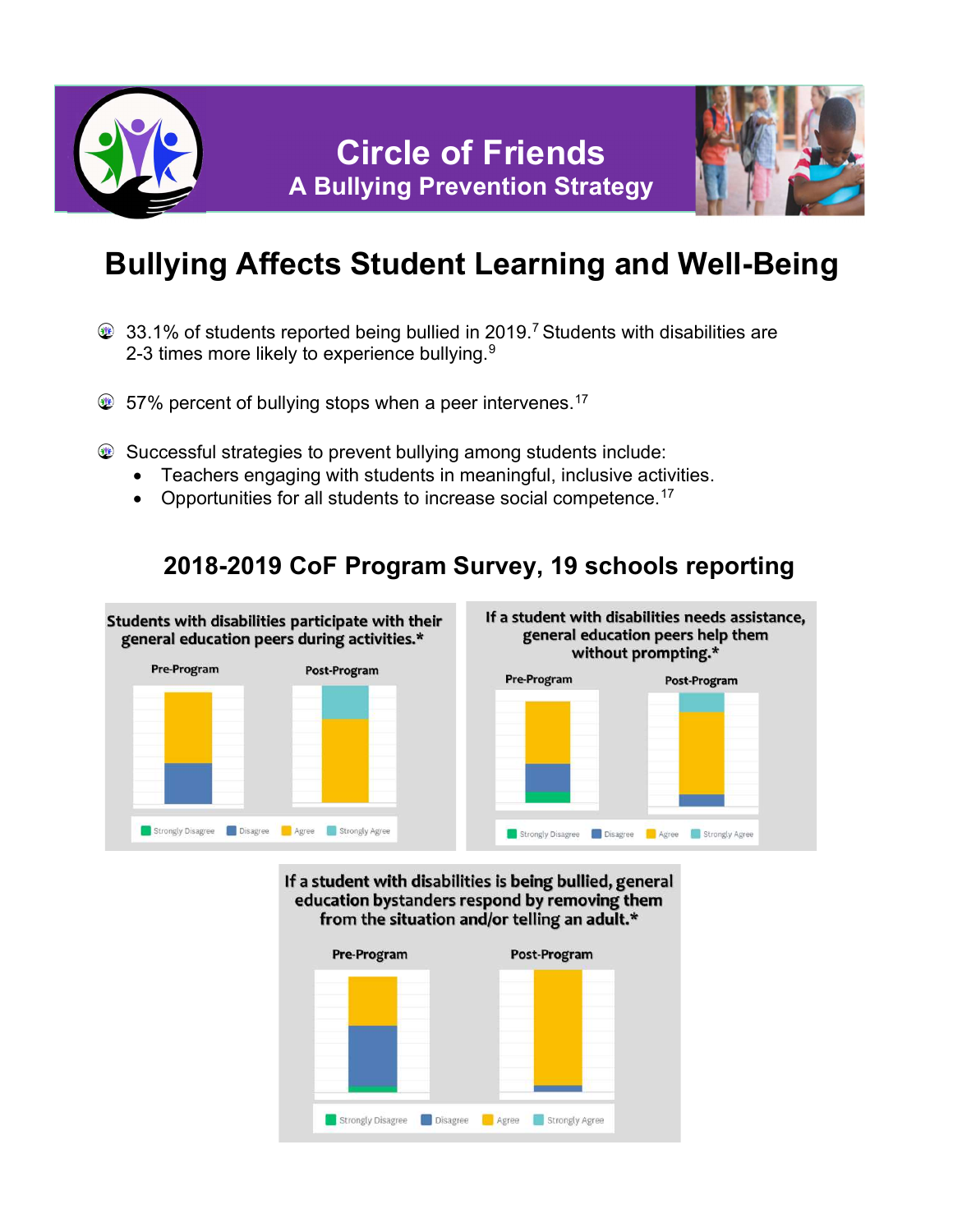



 Circle of Friends is a highly effective model for improving inclusion and strengthening social skills for students with disabilities and other social challenges. The following nationally recognized organizations endorse key components of the Circle of Friends approach: working with students in the natural environment with feedback from peers who are trained to model and shape social language skills.

National Autism Center: Circle of Friends meets the criteria for being an Evidence-Based Practice as identified by their National Standards Project<sup>14</sup>. Our program incorporates three established treatments shown to be effective for individuals on the autism spectrum:

- Peer Training Package
- Natural Teaching Strategies
- Modeling

National Professional Development Center<sup>16</sup> on Autism Spectrum Disorder: Circle of Friends is well-aligned with Evidence-Based Practices identified through the following:

- 
- Naturalistic Intervention **Social Skills Training Social Skills Training**
- Peer-Mediated Instruction & Intervention Structured Play Group
- 
- CoF components include: CoF supports successful carryover from:
- Modeling **Social Narratives Social Narratives** 
	-
	-

• Prompting

American Speech-Language-Hearing Association (ASHA) defines inclusive practices as interventions in which "the unique needs of children with communication disorders are met in the least restrictive environment. ASHA advocates for inclusive practices as an appropriate service delivery model."

Autism Speaks: Circle of Friends strengthens areas that promote a successful transition to adult life. The Autism Speaks Transition Tool Kit<sup>17</sup> provides research-based strategies useful across all systems to build life skills for community employment. The following four strategies are Evidence-Based Predictors for post-school success:

- Inclusive Practices and Programs
- Collaborative Networks for Student Support
- Social and Social-Emotional Instruction and Skills
- Self-Determination, Independent Living and Skill Building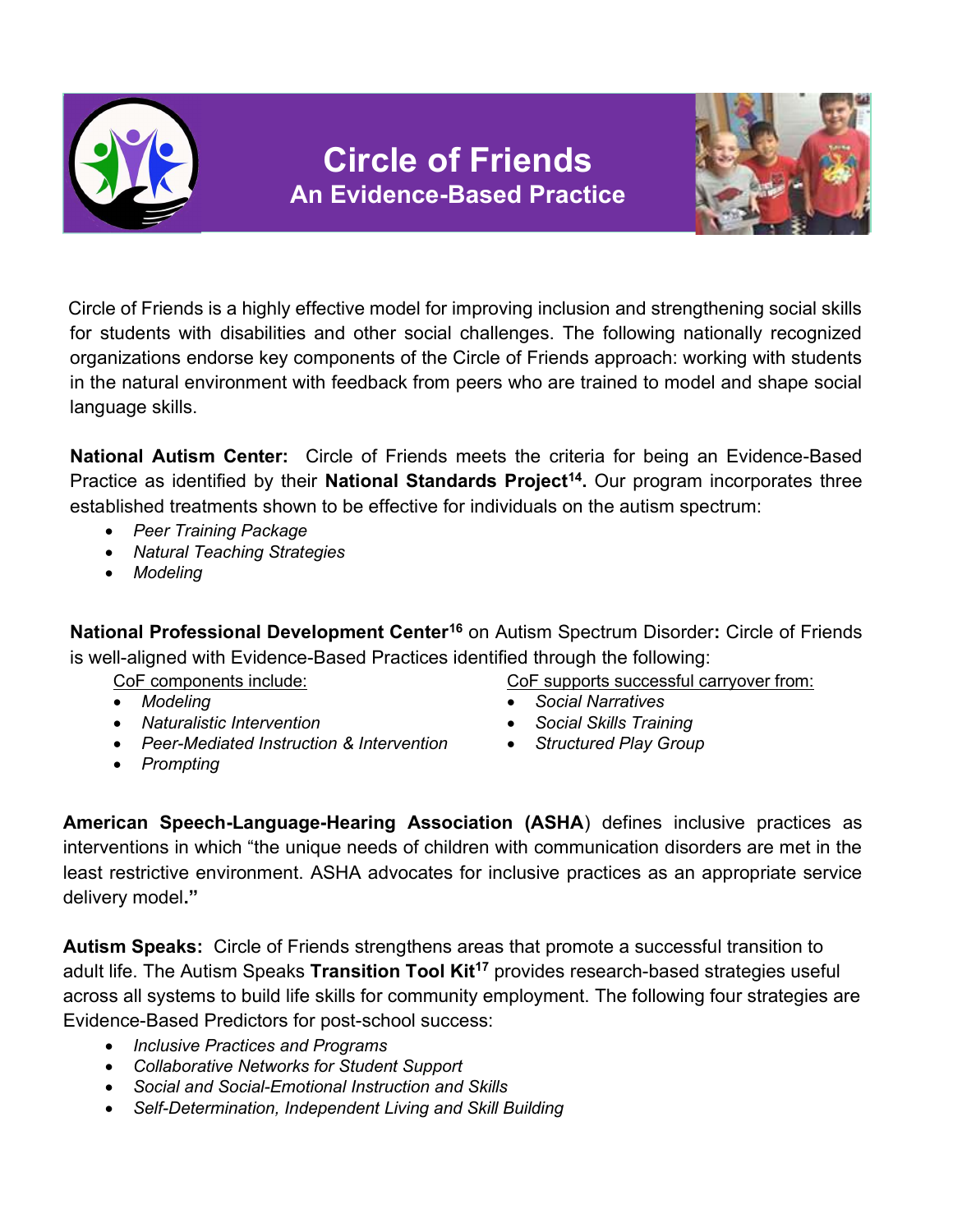

In response to ongoing school budget constraints and the challenges brought on by the COVID-19 pandemic, Circle of Friends is now providing our School Inclusion Program remotely. This reduces the coordination and cost of onsite training, and includes resources and strategies for remote, hybrid and in-person learning environments.

Workshops will be recorded, allowing school inclusion teams to review content and schedule planning at their convenience.

Schools can implement CoF throughout the year, optimally between August and April.

Membership Includes:

- Initial consultation and needs assessment w/District Administrator to set goals and identify school(s) implementing CoF.
- One Onsite training or site visit. (schools in LA County/Orange only)
- Three 90-min. Zoom workshops.
- Follow-up Zoom conference calls 2-4 weeks after each workshop for additional coaching and support.
- Monthly Resources throughout the school year.
- Opportunities to connect with advisors with similar populations & establish Veteran/New school pairings.
- Permission to use CoF logo access to archived and updated program materials.
- Annual Program Survey to assess participation and progress.

#### Total Cost: \$5,500.00\*.

\*Additional site visits, in-person consultation and onsite trainings are available for the additional cost of approximately \$1,000/day, including travel.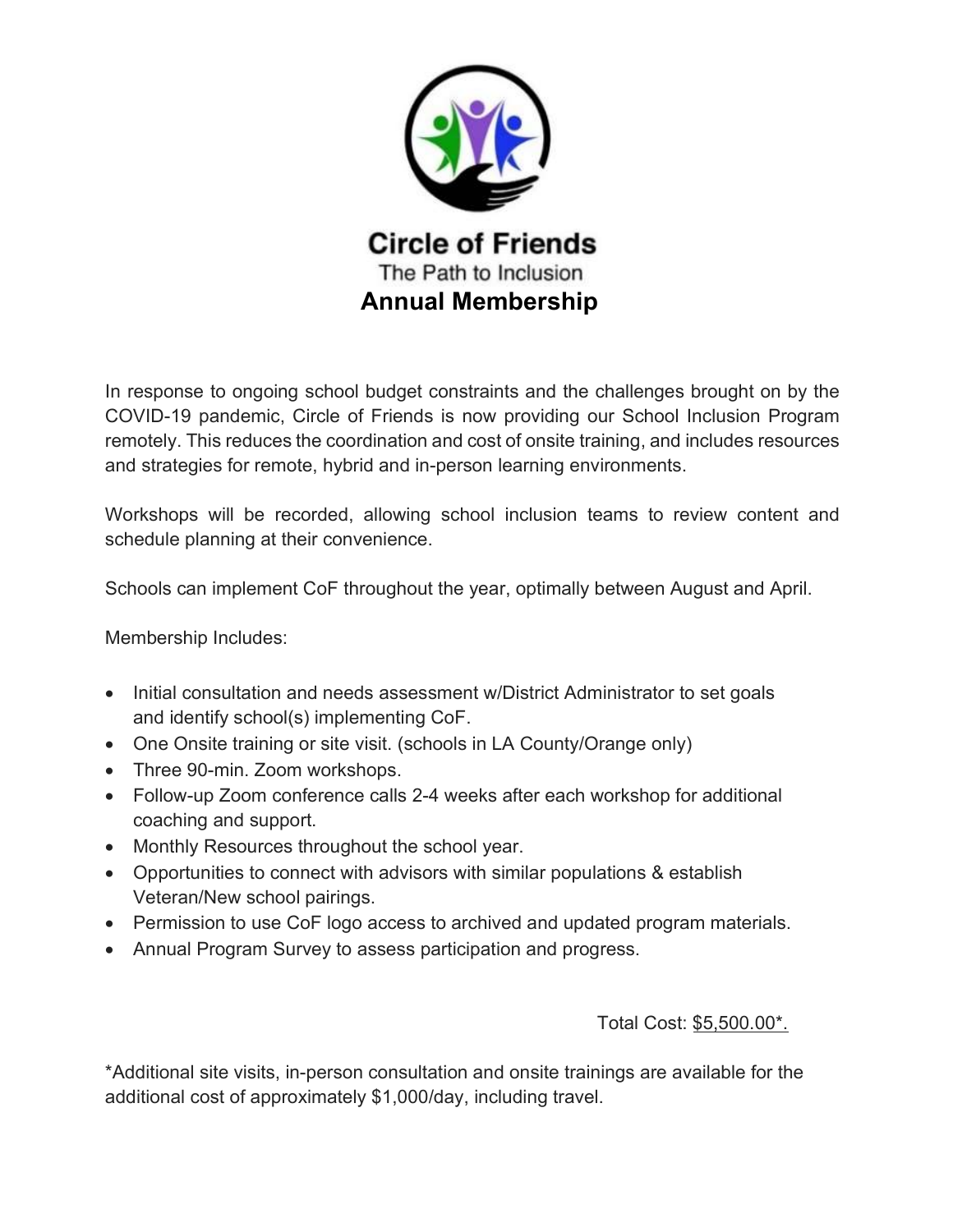

# Circle of Friends Funding Opportunities



Circle of Friends (CoF) typically partners with up to five schools in a district to successfully Implement our School Inclusion Program. Our annual contract includes **three workshops, site** visits, comprehensive resources and unlimited phone/email support from our Program Facilitators.

### CoF Program Facilitators are experienced Special Educators and Speech-Language **Pathologists**

Workshops cover:

- **Establishing school inclusion on your campus**
- Strengthening and expanding the program
- Increasing participation to engage the entire student body
- Promoting a safer school through Ability Awareness and other student-led service projects.

## Sources districts have used to fund school inclusion:

- CARES Act ESSER Funding
- State and federal funds for inclusion of students with disabilities, Bullying Prevention, or Safe Schools
- LCAP goals addressing Student Engagement and School Climate
- Principal's discretionary funds and PTSA support
- Local business and charitable organizations (e.g., banks that want to support neighborhood schools; Lions, Elks, and Kiwanis clubs; etc.)
- Regional grants and educational foundations.
- Sponsorship of specific schools by families or alumni.
- PBIS, RTI and MTSS Initiatives.

For further program information and funding ideas, please contact Circle of Friends at 323-352-3019.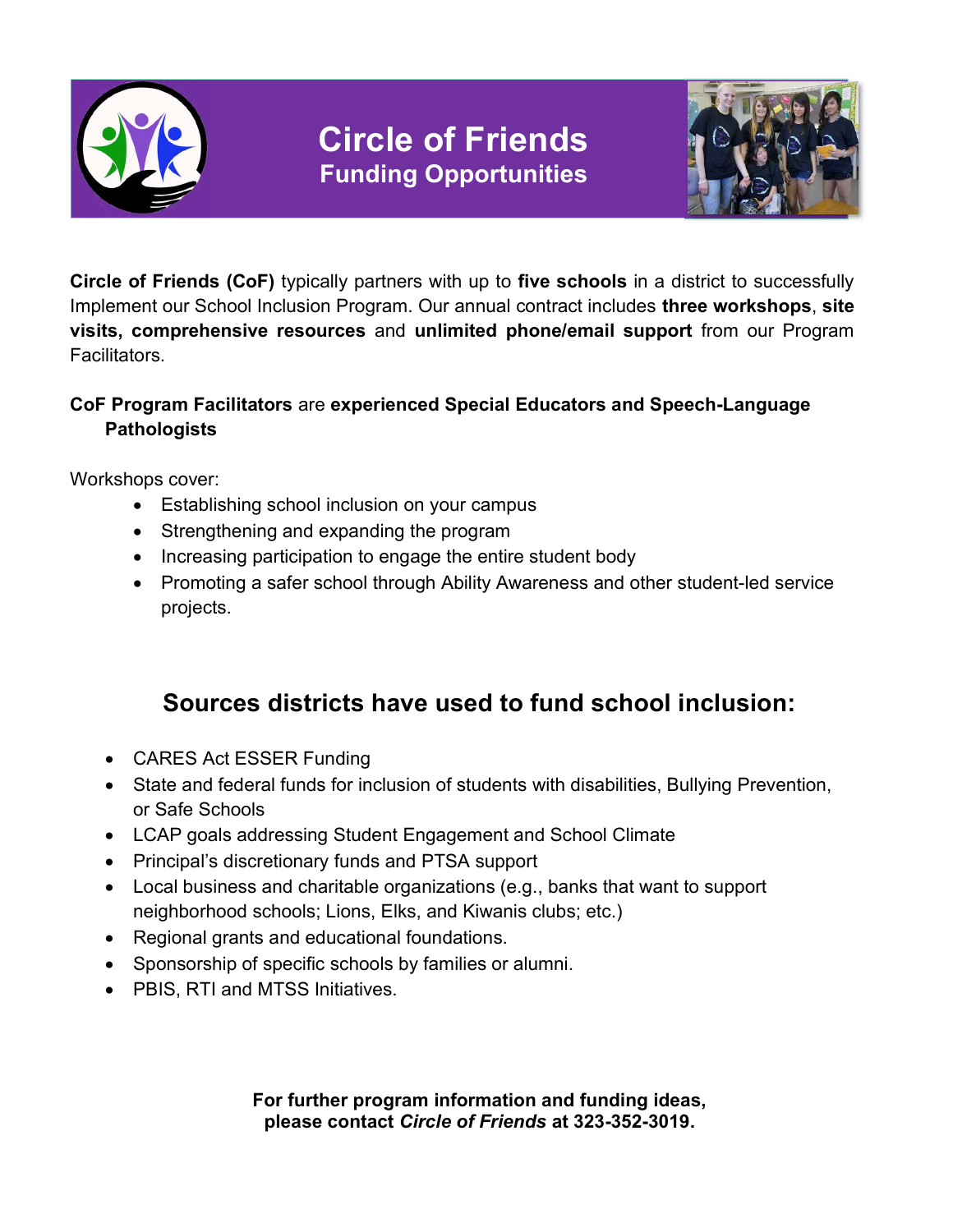

# Circle of Friends **Testimonials**



"CoF has taught me so many things. One thing is that any kind action such as a smile or saying 'Hi', can make someone else's day. The students with special needs are truly the kindest, sweetest and most loving people I know. They make me a better person just by being around them. Joining Circle of Friends has really made my year." America, Calexico Unified School District student

"I have learned a lot about the nature of empathy, a subject that I have struggled with as a student with Autism Spectrum Disorder. The skills I have learned through these programs will last me a lifetime and will certainly make navigation through the social world easier. Of the 171,476 words in the English dictionary, no single word, nor combination of words, can even begin to describe the value I place upon this program." The same state of the state of the state of the state of the state of the state of the state of the state of the state of the state of the state of the state of the state of the state of the sta

"Earlier this year, a young man who was new to our school approached me during lunch and asked if he could join CoF. He was getting sent to the office for misconduct and bullying, but I couldn't say no. After a few weeks in our program this student began organizing play dates during lunch with his peers in special education. His behavior was greatly impacted by the opportunity to take on a leadership role and become the voice for a friend who didn't have one. By establishing a school climate where we learn to understand and respect people of all backgrounds and abilities, we in turn create an environment where students and their families are valued for who they are."

#### Erick, LAUSD teacher

"Throughout this program, I've had the pleasure of changing someone's life. But in the long run, they're the ones changing mine." The same student of the student of the student of the student of the student

"We have seen important benefits in Robin's life as a result of her participation in Circle of Friends. Her relationship with these friends makes her feel special and gives her self-esteem. She now feels part of the campus and the community instead of being segregated. The happiness Circle of Friends has brought to her life is immeasurable! Every participant in this program, disabled or non-disabled, has his or her life touched in positive, beautiful and lasting ways."

#### Penny, Santa Monica HS parent

"Circle of Friends gives our students membership into an inclusive school community: they feel included and know that they have friends." Hannah, Modoc County SELPA Director

"This vear, our 6<sup>th</sup> grade field trip to Disneyland was scheduled for our Circle of Friends meeting day. One of our students said he didn't want to go because he would miss his friends. We were happy to tell him that his friends would be going too, but that really shows how important this program is!" CoF Advisor, Alliance College-Ready Public Schools

"I'm not lonely anymore. And when I do get some company, my life suddenly becomes whole." Amelia, Santa Monica HS student